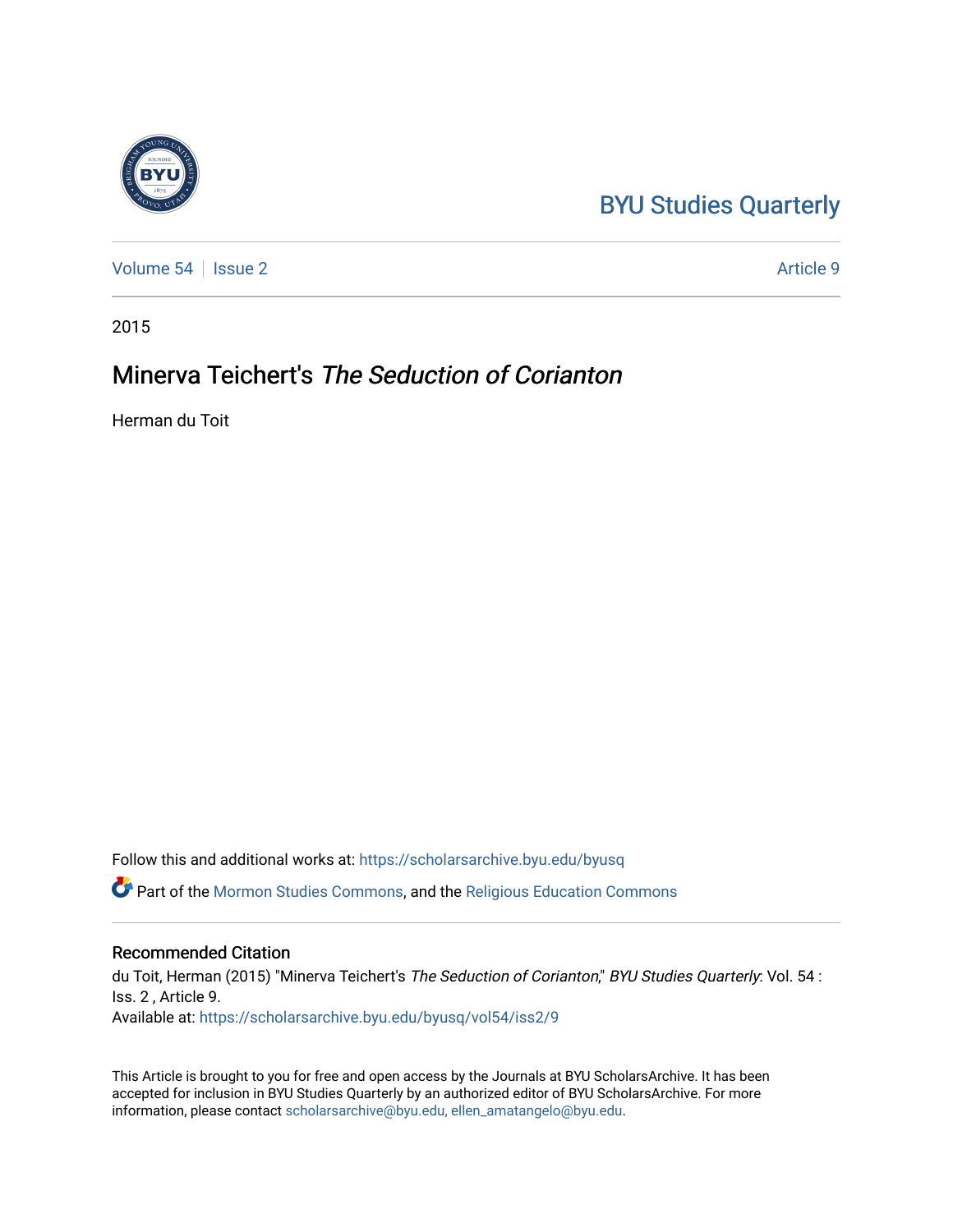

Minerva Teichert, *The Seduction of Corianton.* Sketch, oil on paper, 10⅝*"* x 15⅝*"*. Courtesy Mark Callister. Published by BYU ScholarsArchive, 2015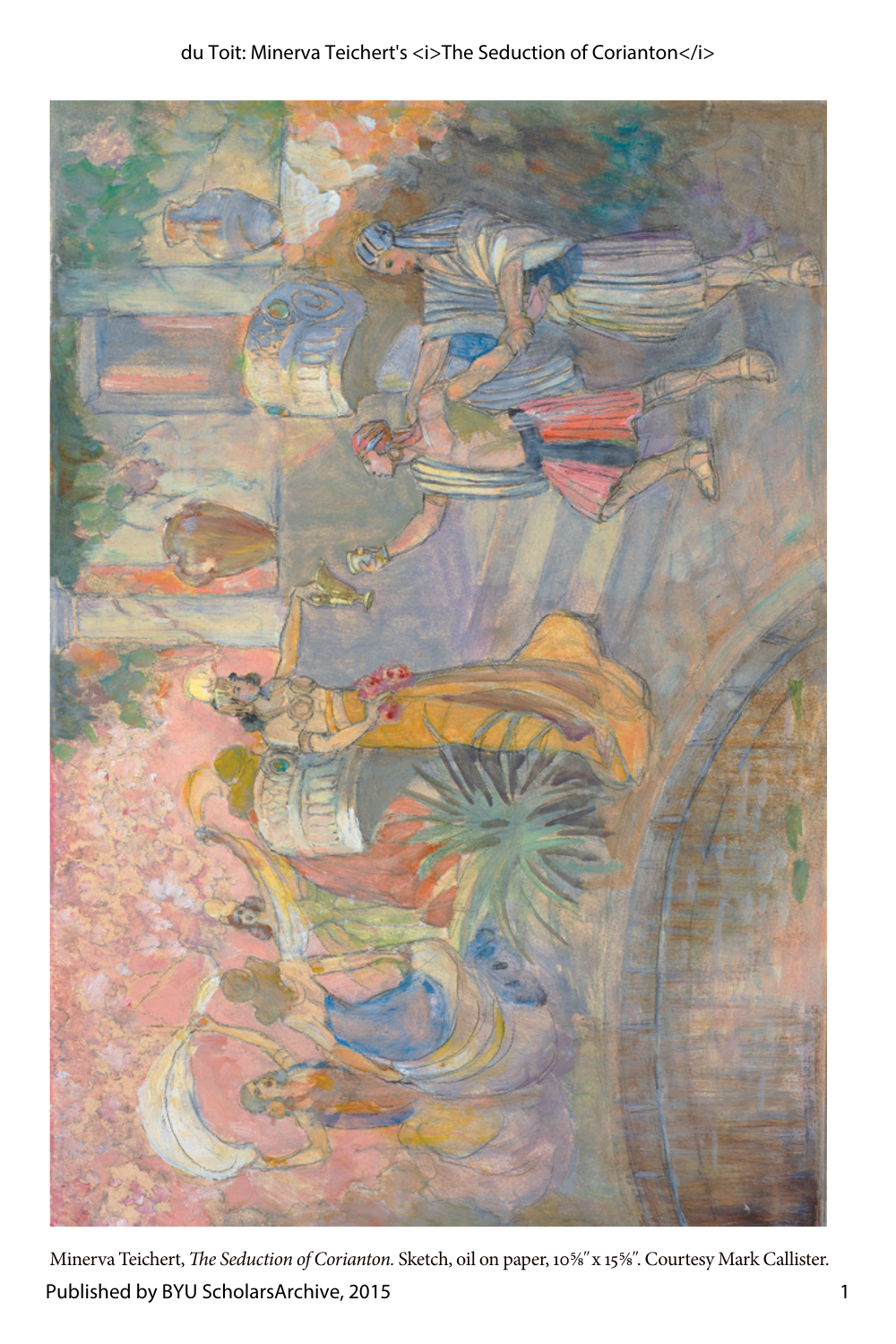## **Minerva Teichert's**  *The Seduction of Corianton*

*Herman du Toit*

 $\Lambda$  previously unknown oil sketch by Minerva Teichert (1888–1976), the pioneering LDS woman artist, was recently acquired by an art collector when it came up for sale in Salt Lake City. This small painting depicts the temptation of Corianton, who was the son of Alma the Younger in the Book of Mormon; it captures the moment spoken of in Alma's words to his wayward son: "Thou didst do that which was grievous unto me; for thou didst forsake the ministry, and did go over into the land of Siron among the borders of the Lamanites, after the harlot Isabel. Yea, she did steal away the hearts of many; but this was no excuse for thee, my son" (Alma  $39:3-4$ ).

This painting had been owned for many years by a Wyoming rancher who received it from Teichert as a birthday gift when he was a boy in the early 1950s. The boy's family had lived near the Teicherts in Cokeville, and although he and his family were not members of the LDS Church, the two families became good friends. They helped each other with yard work, and the children often played together. The painting's longtime owner believes that Teichert had presented this birthday gift to him with the added hope that it would cultivate in him an interest in the Book of Mormon and its teachings.

The sketch is not dated, but it was likely painted in the early 1950s as part of a series of such small color sketches that Teichert produced based on her charcoal drawings illustrating scenes from the Book of Mormon.<sup>1</sup>

*BYU Studies Quarterly 54, no. 2 (2015)* 163

https://scholarsarchive.byu.edu/byusq/vol54/iss2/9

<sup>1.</sup> John W. Welch and Doris R. Dant, *The Book of Mormon Paintings of Minerva Teichert* (Provo, Utah: BYU Studies; Salt Lake City: Bookcraft, 1997), 11, 21.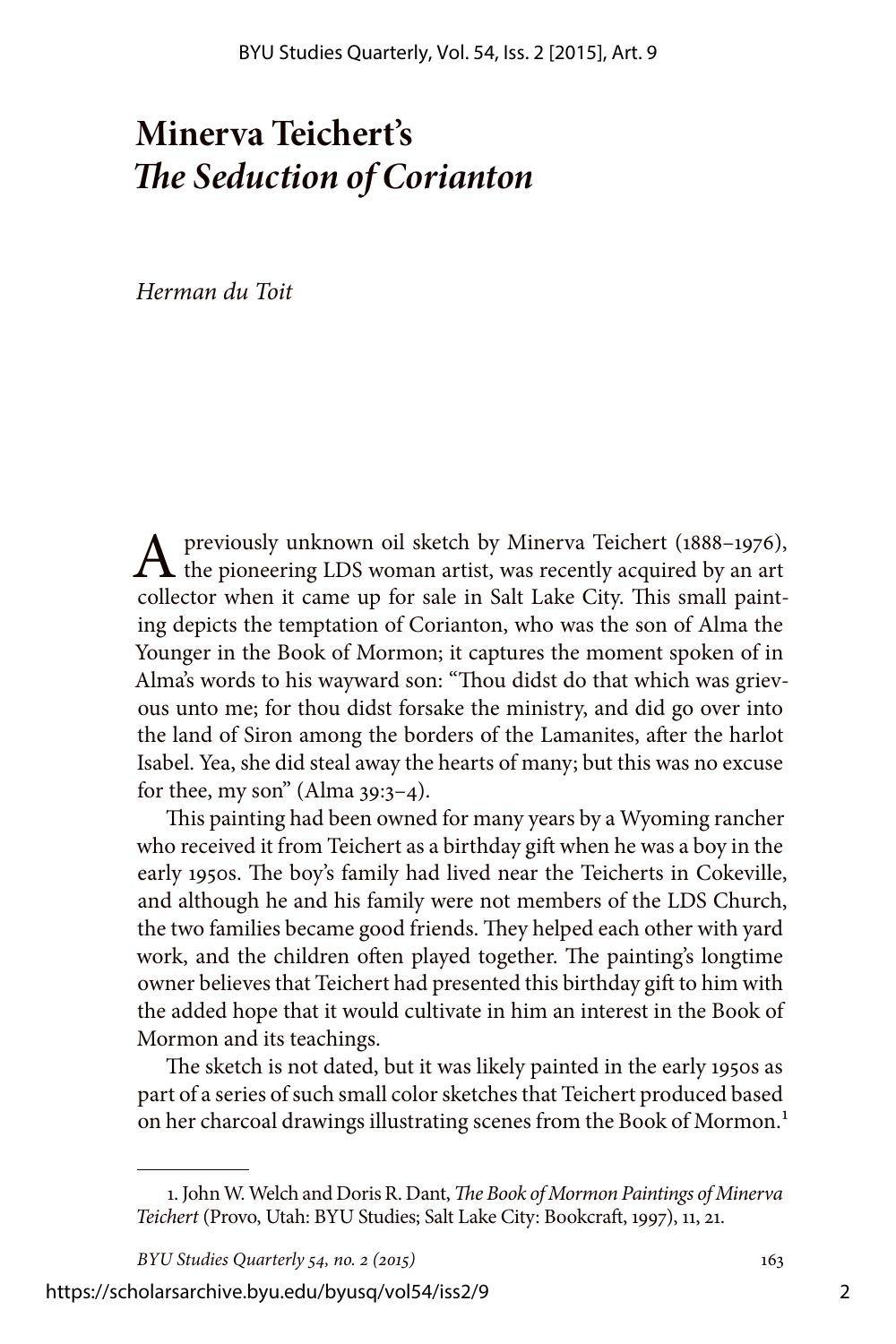She began this project on March 21, 1949, less than two years after completing the murals for the Church's Manti Temple.<sup>2</sup> In her monthly letters, from that March until May the following year, she communicated her enthusiasm for this project:

I have started Book of Mormon sketches. Ought to be great. . . . I am on my third illustration for the Book of Mormon—very good. . . . It should bring that Book to life. . . . Am really painting! Have three illustrations going on at once but they do not go very fast at that. I'm getting where there are wars and conflicts and trials before judges that call for figures and action. . . . Am back into illustrations so won't be writing letters for a little bit. . . . I do wish I could get these illustrations done but there is as much composition and good drawing on one as on a larger painting. It just takes time and I must tell my story well. . . . I'm doing nothing I don't have to until these B[ook of] M[ormon] illustrations are finished. . . . I think I'll be about two weeks on the illustrations then I'll be down and turn them in.<sup>3</sup>

She had hoped that these Book of Mormon paintings would also be accepted by Church leaders in Salt Lake City for use by the Church, but this was not to be the case, and she was advised by unknown sources to reproduce these illustrations on a larger scale and with stronger color.<sup>4</sup> She dutifully set to work, at her own expense, and by late 1951 she completed a new series of forty-two larger murals, painted on Masonite. These paintings were also not accepted by the Church, and after seventeen years of trying to have them placed, Teichert eventually donated the entire series to Brigham Young University on September 16, 1969.<sup>5</sup>

This newly discovered color sketch depicts Corianton reaching out to Isabel, spoken of by Alma as a harlot (Alma 39:3). Corianton had accompanied his father, Alma, on a mission to reclaim the apostate Zoramites (Alma 31:7), but forsook his ministry and went over to the land of Siron to seek the favors of Isabel among the wayward Lamanites. Teichert depicts the moment Isabel is about to pour some drink into Corianton's raised cup. Corianton is restrained by another figure on the

<sup>2.</sup> For information on the Manti Temple murals, see Doris R. Dant, "Minerva Teichert's Manti Temple Murals," *BYU Studies* 38, no. 3 (1999): 7–39.

<sup>3.</sup> Laurie Teichert Eastwood, ed., *Letters of Minerva Teichert: 1930–1970* (Provo, Utah: BYU Studies, 1997), excerpted in Welch and Dant, *Book of Mormon Paintings*, 162–63.

<sup>4.</sup> Marian Wardle, *Minerva Teichert: Pageants in Paint* (Provo, Utah: Brigham Young University Museum of Art, 2007), 103.

<sup>5.</sup> Welch and Dant, *Book of Mormon Paintings*, 168.